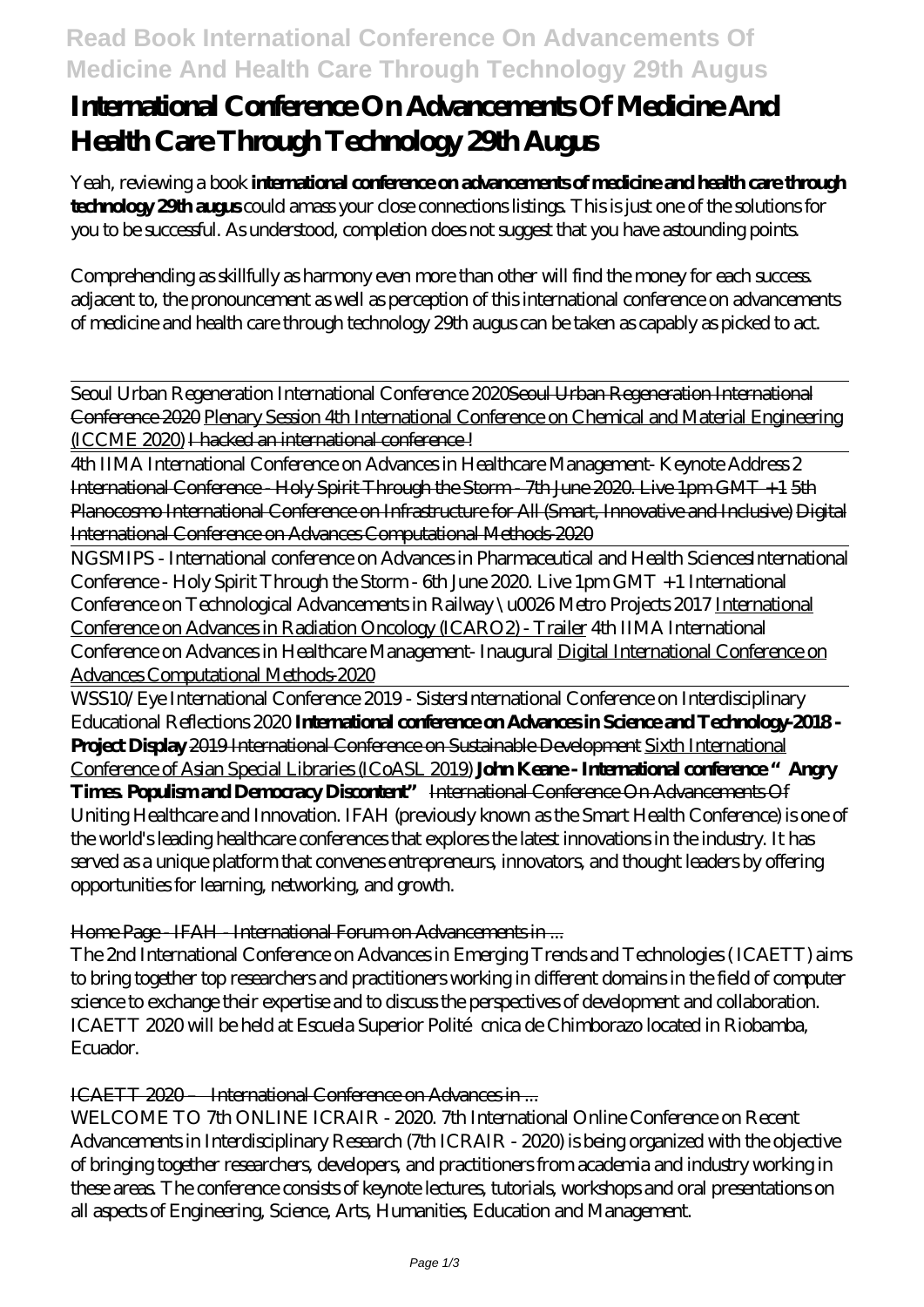## **Read Book International Conference On Advancements Of Medicine And Health Care Through Technology 29th Augus**

## 7th International Online Conference on Recent Advancements ...

The Department of Business Administration and the CSR Research Center of the College of Business at CYCU are offered to host the "2020 International Conference on Advancements of Business Ethics and Corporate Social Responsibility. Organized by: Chung Yuan Christian University. Deadline for abstracts/proposals: 10th September 2020.

## 2020 International Conference on Advancements of Business ...

iCAM2020 The e-Conference on Advancements in Materials Science and Technology (iCAM-2020) will be held during November 23 rd -25 th, 2020. This Conference includes Keynote presentations and oral presentations of various aspects in Materials Science and Technology.

#### iCAM - 2020 | International e-Conference on ADVANCEMENTS ...

The main objective of the International Conference on International Conference on Recent Advancements in Engineering and Technology (ICRAET-2021) is to encourage scientific and informative exercises for the development of participants' lives by promoting the theory and application of different disciplines and divisions linked to the hurdles of experimental research.

#### 4th International Conference on Recent Advancements in ...

International Advancement. New York, NY | January 22 - 24, 2020. Advertisement. Register Online. International advancement as a field is gaining prominence as institutions are challenged to build relationships and engage with a global audience. Whether your institution is public or private, large or small in size, secondary, college or post-graduate, each of us has a compelling reason to pursue advancement activities abroad.

## International Advancement | CASE

International Conference on Advancement in Management, Engineering and Technology. Days . Hours . Mins . Seconds . Register View Details . Event Date 10th & 11th October 2020 . Event Location Coimbatore, India ...

## RSP Conference hub – IC-AMET2020

The 2020 IEEE International Conference on Advances in Electrical Engineering and Computer Applications (AEECA 2020) will be held in Dalian, China during August 25-27, 2020.

## 2020 International Conference on Advances in Electrical Engi

The 1st International Conference of Smart Systems and Emerging Technologies: 3-5 Nov. 2020: Riyadh, Saudi Arabia: 4th International Conference on Electronics, Communication and Aerospace Technology (ICECA 2020) 5-7 Nov. 2020. Tamil Nadu, India: 39th IEEE International Performance Computing and Communications Conference: 6-8 Nov. 2020: Austin, Texas USA

#### Conferences - IEEE Digital Reality

The ACM SIGSPATIAL International Conference on Advances in Geographic Information Systems 2020 (ACM SIGSPATIAL 2020), the twenty eighth edition, will be held in Seattle, Washington, USA, November 3-6, 2020.

## ACM SIGSPATIAL 2020 - Home

Department of Information Technology, Faculty of Computing and Information Technology, Rabigh, King Abdulaziz University, Saudi Arabia. About ICCIEA-2020. International Conference on Computational Intelligence and Energy Advancements (ICCIEA-2020) is a prestigious event organized with a motivation to provide an excellent platform for the academicians, researchers, engineers, industrial participants and budding students around the world to share their research findings with the